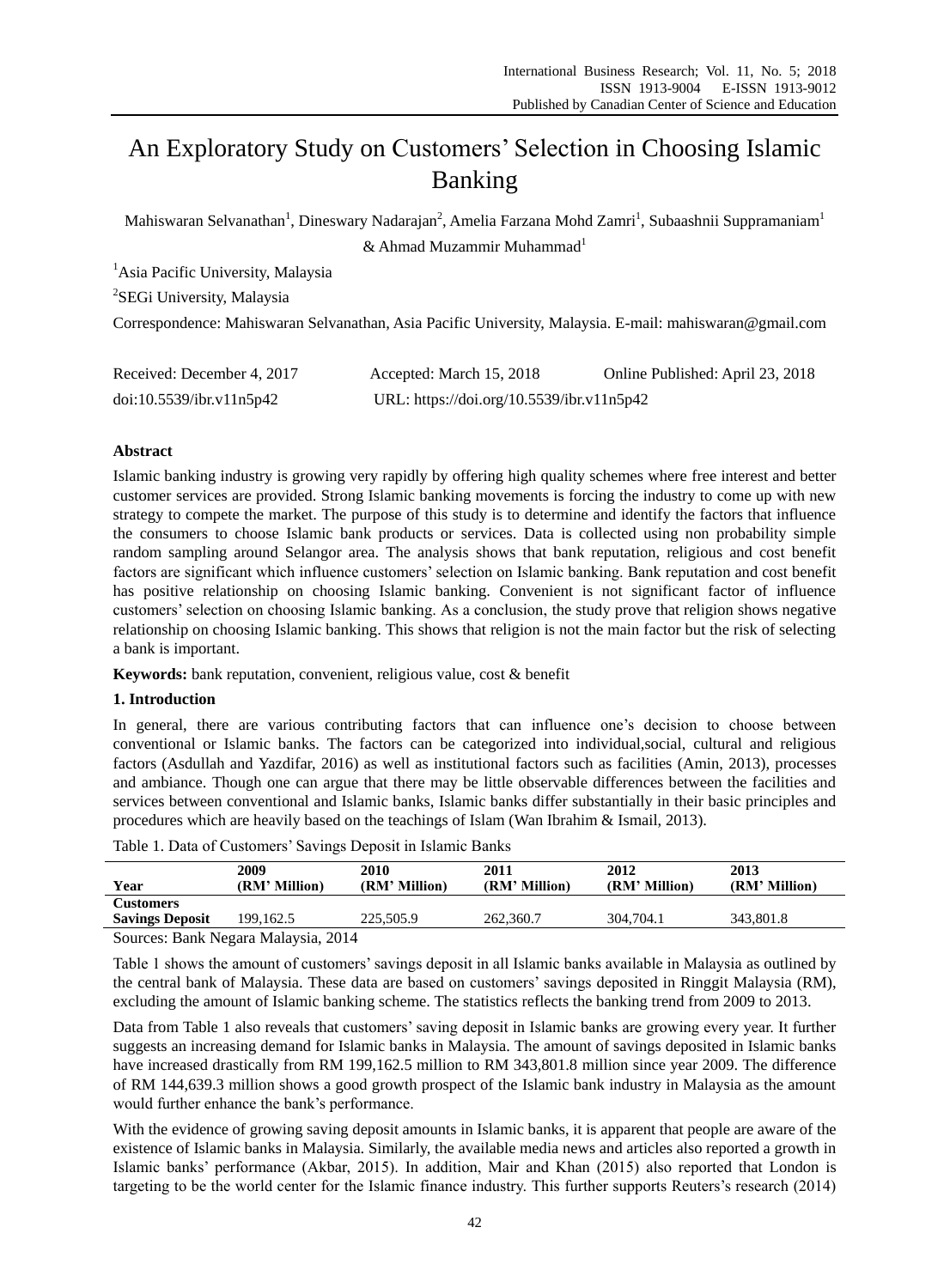which demonstrated a significant increase in the demand of non-Muslim customers for Islamic banks facilities and services. The popularity of Islamic banks, among both Muslims and non-Muslims, may be due to the perception that investment in Islamic products tends to yield consistent and/or better returns (Hannah, 2015).

Looking at the increasing awareness in and demand for Islamic banking in Malaysia and London, it would be interesting to know the reasons behind this. Thus, this study is conducted to analyze the factors that contribute towards the customers' selection on Islamic banking.

# **2. Research Objectives**

- To find the relationship between bank reputation and customers' selection on Islamic banking.
- To find the relationship between convenience and customers' selection on Islamic banking.
- To find the relationship between religious value and customers' selection on Islamic banking.
- To find the relationship between cost and benefit and customers' selection on Islamic banking.

# **3. Literature Review**

In 1983, the first Islamic bank – Bank Islam Malaysia Berhad (BIMB) that operates based on Islamic principles were introduced into the market (Haron, Ahmad, & Planisek, 1994). The emergence of Islamic bank has increased the choice in selecting bank services among the masses and among the widely cited contributing factors discussed by scholars are 1) Bank selection criteria 2) Bank reputation 3) Convenience 4) Religious value as well as 5) Cost and benefits.

# *3.1 Bank Selection Criteria*

According to Md. Saleh, Mohamad Rosman, and Nani (2013), there are a total of 23 conventional banks and 17 Islamic banks in Malaysia. This further shows the great competitiveness between banks. Therefore, in order to be a successful bank, as Selamat and Kadir (2012) reported, the banks need to have the capability to understand and satisfy customers' needs, especially in this new era of globalization. Selamat and Kadir (2012) reported that a number of research has showed significant differences on customers' bank selection criteria. The common factors that have been studied in the past research are bank's reputation, convenience, staff quality, availability of ATM, service quality and speed, fees, family and friends influence, service variety, and so on (Almoossawi, 2016; Echchabi & Olaniyi, 2012; Md. Saleh et al., 2013; Nkamnebe, Ukenna, Anionwu, & Chibuike, 2014; Siddique, 2012; Yavas, Babakus, & Ashill, 2006).

Earlier, Erol and El-Bdour (1989) revealed in their research that customers' selection of banks based significantly on profit rather than religious motives. This study was supported by Amin, Abdul Rahman, Sondoh Jr, and Ang (2011), which also showed insignificant results on the factors of religious obligation and government support. Instead, they found that attitude, social influence, and pricing of Islamic bank are the main contributors to individuals' decision to choose Islamic banks. Nonetheless, there are also plenty of research (e.g., Almejyesh & Rajha, 2014; Amin, 2008; Amin, 2016; Echchabi & Olaniyi, 2012; Idris et al., 2011; Metawa & Almossawi, 1998; Subhani, Hasan, Rafiq, Nayaz, & Osman, 2012) reported that religiosity does play a role in selecting Islamic bank in various countries such as Malaysia, Tennessee, Pakistan, Saudi Arabia, and Bahrain. Moreover, Bley and Kuehn (2004), as well as Al-Ajmi, Hussain, and Al-Saleh (2009) found that religious sincerity appeared to be the strongest predictor of customers' preferences or selection for Islamic banking but not because of the increased knowledge of Islamic finance.

## *3.2 Bank Reputation*

The importance of bank's reputation in the market, which is associated with higher profitability and sustainability of the bank, have been found to play a role in influencing people's decision when choosing for their banks (Bushman & Wittenberg-Moerman, 2012, Dinç, 2000). The reputation however may be rather subjective as it heavily depend on customers' view and impressions of the bank (Abdul Hamid, 2000 as cited in Almejyesh & Rajha, 2014). Echchabi and Olaniyi (2012) found that Islamic reputation of the bank turned out to be the most important criterion in choosing Islamic bank, while financial reputation and image were also found to be the customers' preference but to a lesser degree. Besides that, on top of revealing electronic service as the most important selection criteria, Muhamad et al. (2015) also demonstrated that customers from different education level showed no different in the bank selection criteria except on the bank reputation and image. More specifically, the two respondents feel more secured and safe when the bank has good reputation and image. Though bank reputation has been repeatedly found to influence the reason of bank preference among customers, the findings are by no means conclusive (Sayani & Miniaoui, 2013).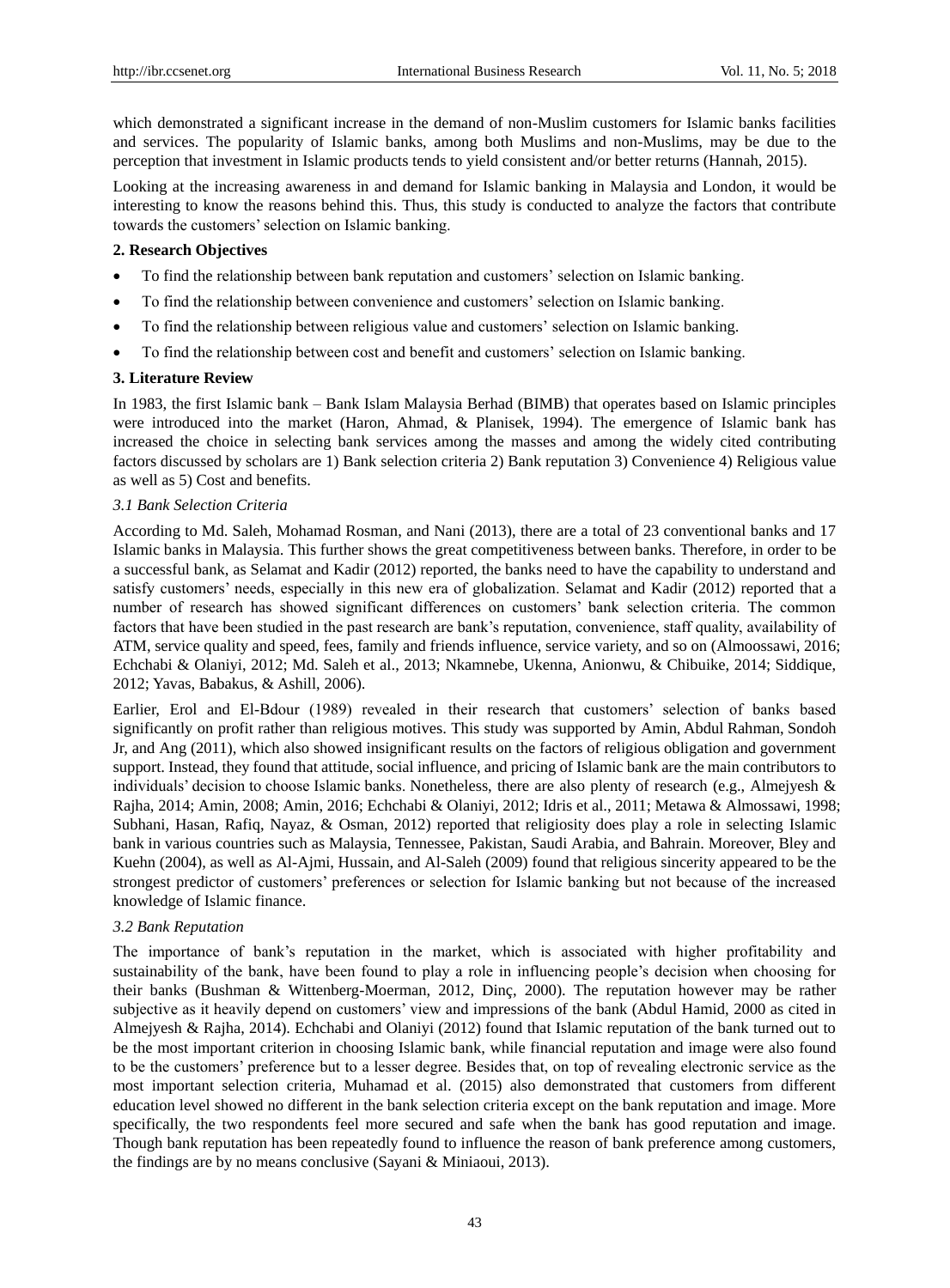#### *3.3 Convenience*

In the research carried out by Lee and Marlowe (2003), convenience appeared to be the most important decision-making criterion in bank selection, followed by low service fees and friendly personal service. However, the researchers also found that customers have different definitions on "convenience". Customers who are classified as brick-and-mortar-oriented tend to describe convenience in terms of the convenient location and hours of operation, whereas customers who are categorized as self-service-oriented tend to denote convenience in terms of the availability of ATMs and internet banking. Many past research have also reported convenience as one of the important bank selection criteria, which generally include convenient branch locations, access to branch locations, and availability of ATM services (e.g., Haron, Ahmad, & Planisek, 1994; Khaitbaeva, Al-Subaiey, & Enyinda, 2014; Md. Saleh et al., 2013; Rehman & Ahmed, 2008). In addition, Kaura (2013) also revealed that decision conveniences, access convenience, transaction convenience, benefit convenience, and post benefit convenience significantly improve customers' satisfaction on urban retail banking in India. In Malaysia, similar trend was also found by Echchabi and Olaniyi (2012) in which convenience factor does play a significant role in customer's decision making process while choosing Islamic bank.

#### *3.4 Religious Value*

Religion can be expressed as a psychological associations and emotional relationship of a person to things (Kirkpatrick, 2005). And religion tends to influence and individual as it may be the foundation of one's reasoning, principles, belief systems, and manners that one holds with devotion and faith (Tara, Irshad, Khan, Yamin, and Rizwan, 2014), Numerous research have been conducted in different countries, such as Malaysia, Egypt, Tunisian, United Arab Emirates, Jordan, to see the relationship and impact of Islam on people's choice of banking (e.g. Abou-Youssef, Kortam, Abou-Aish, & El-Bassiouny, 2015; Amin et al., 2011; Bley & Kuehn, 2004; Erol & El-Bdour, 1989; Haron, Ahmad, & Planisek, 1994; Souiden & Rani, 2015).

In fact, a study in Lembah Klang, Malaysia, found that people who are exposed to higher formal religious education tend to be more religious and prefer Islamic Banking as compared to people who are casually religious (Wan Ahmad, Ab Rahman, Ali, & Che Seman, 2008). This was supported by Abdul Rehman and Masood (2012), Bley and Kuehn (2004), as well as Imtiaz, Murtaza, Abaas, and Hayat (2013) who also showed religious beliefs as the primary motivation or influential factor that lead to people's selection of Islamic Banking in United Arab Emirates and Pakistan. There are many past researches which also found that although religion aspect itself did not attract people to choose Islamic banking, religious motives comes in at one of the top five reasons of choosing Islamic banking (Ergec, Kaytanci, & Toprak, 2016; Haron, Ahmad, & Planisek, 1994; Ramadan, 2013). For instance, Ramadan (2013) who examined the decisive factor of selecting Islamic bank among Jordanian, revealed that religiosity variable came second in terms of importance while friendly staff came first. Similarly, in the research conducted in Eskisehir, Turkey, religiosity variable appeared to be the fourth most important factors among Islamic banking customers (Ergec, Kaytanci, and Toprak, 2016).

# *3.5 Cost and Benefit*

Cost and benefit can be defined as "lower service charge and average decent return" (Rashid and Hassan, 2009). Echchabi and Olaniyi (2012) researched cost and benefit based on the product prices, transaction fees, credit availability, and the profits of deposits. Numerous past researches have found the relationship between cost and benefit and their intention to use Islamic products/services throughout the world (e.g., Doraisamy, Shanmugam, & Raman, 2011; Dusuki & Abdullah, 2007; Echchabi & Olaniyi, 2012; Marimuthu, Chan, Lim, Low, & Tan, 2010; Thambiah, Ismail, Ahmed, & Khin, 2013). For instance, In Jordan and Pakistan, people tend to choose Islamic bank as they were motivated by the profit given by the bank (Erol & El-Bdour, 1989; Rustam, Bibi, Zaman, Rustam, & Zahid-ul-Haq, 2011). For the case of Malaysia, cost-benefit/relative advantage/profitability of the Islamic banks are indeed among the leading decisive factor but it is also coupled with its service quality, convenience, and friends' influences. All these factors were found to have more significant variables as compared to religion per se (Marimuthu et al., 2010). In addition, there are also evidences that cost and benefit is a salient factor to choose Islamic banks among middle age customers compared to the youths (Asdullah and Yazdifar, 2016).

#### **4. Analysis and Results**

#### *4.1 Correlation Analysis*

Table 2 summarized the correlation results between the independent variables and the dependent variable obtained from SPSS output. Based on the results, bank reputation and convenience is the biggest contributing factor towards customers' selection on Islamic banking. While, other factors like religious value and cost and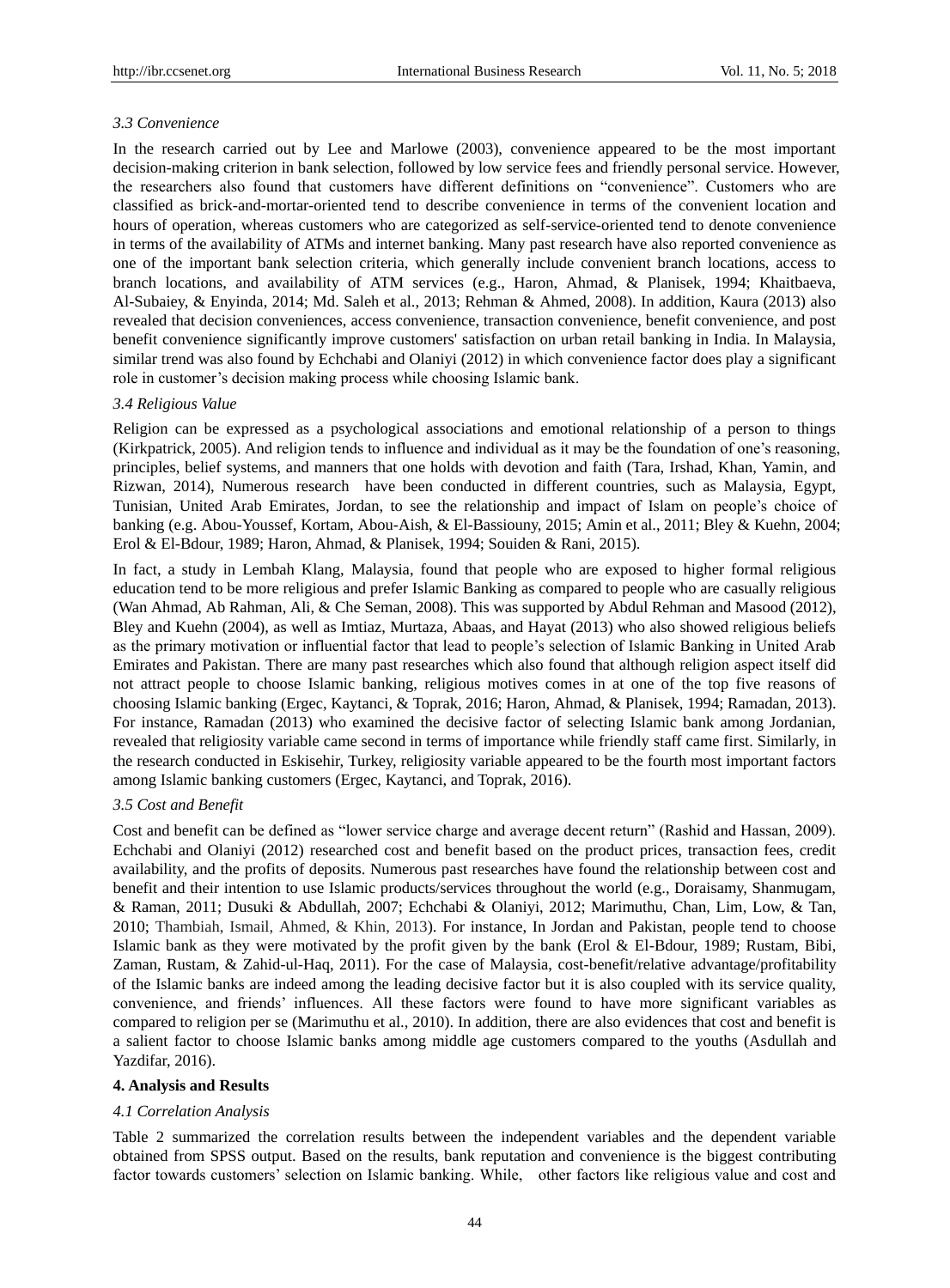benefit results show that there are very low correlations as well between those variables with the factors contributing towards the customers' selection on Islamic Banking.

Next, bank reputation has shown that there is a very low correlation between the selection on Islamic banking, convenience, and cost and benefit. Whereas, bank reputation indicate that the value for the factor of religious value showed that there is high correlation. Move on to the next factor which is convenience, there are very low correlation among all the variables of the selection on Islamic banking, bank reputation, religious value as well as cost and benefit.

The religious value has shown that there have very low correlations between the selection Islamic banking and convenience. However, the correlation result shows that religious value and bank reputation has a high correlation, while the result for religious value and cost and benefit indicate that it has a moderate correlation. Cost and benefit factor, showed that there are very low correlations between the selection on Islamic banking, bank reputation, and convenience. However, it shows a moderate correlation for religious value.

Table 2. Correlation Analysis (Results of Independent Variables and Dependent Variable) for Islamic Banking

| . .      | Islamic Banking        |          | $.165***$ | .247**   | $.397**$   | $-169**$                 |
|----------|------------------------|----------|-----------|----------|------------|--------------------------|
| <u>.</u> | <b>Bank Reputation</b> | $.165**$ |           | .591**   | $.045**$   | $.633**$                 |
| . د      | Convenience            | .247**   | .591**    |          | $.270**$   | .399**                   |
| 4.       | Religious Value        | .397**   | $.045**$  | $.270**$ | -          | $-0.053**$               |
| D.       | Cost-Benefit           | $-169**$ | $.633**$  | $.399**$ | $-0.053**$ | $\overline{\phantom{a}}$ |

\*\* Correlation is significant at the 0.01 level (2-tailed).

## *4.2 Multiple Regression Analysis*

In order to analyze the hypothesis, multiple regression analysis is conducted to test all the variables. The result of multiple regression analysis result is showed in Table 3.

The value of  $R<sup>2</sup>$  obtained from the SPSS result for Islamic banking (bank reputation, convenience, religious value and cost and benefit). As in table 3, it shows that .295 of the independent variables results of the selection on Islamic banking for this research study. It further indicates 29% of Islamic banking will provide the contribution towards the independent variables for customer selection on Islamic banking.

The composition of the force for Islamic banking (bank reputation, convenience, religious value, and cost and benefit) that contributes towards the customer selection on Islamic banking is that the bank reputation ( $\beta = .318$ ), convenience ( $\beta = .169$ ), religious value ( $\beta = .316$ ) and cost and benefit ( $\beta = .421$ ).

Significant value indicates if each variable contributes to the hypothesis. Moreover, if the value is significantly less than .05, meaning that the hypothesis is being accepted. Table 3 shows the hypothesis result of this study.

Table 3. Multiple Regression Analysis for Islamic Banking

|                             |       | Sig. |      |  |
|-----------------------------|-------|------|------|--|
| <b>Bank Reputation</b>      | .318  | .007 |      |  |
| Convenience                 | .169  | .101 | .295 |  |
| Religious Value             | .316  | .000 |      |  |
| Cost-Benefit                | -.421 | .000 |      |  |
| Table 4 Table of Hypothesis |       |      |      |  |

| $10010$ $\ldots$ $20010$ $\ldots$ $2000$                |                                                      |                                    |                |
|---------------------------------------------------------|------------------------------------------------------|------------------------------------|----------------|
| <b>Hypothesis</b>                                       | <b>Standardized</b><br><b>Coefficients</b><br>(Beta) | <b>Significant Value</b><br>(Sig.) | <b>Results</b> |
|                                                         |                                                      |                                    |                |
| H1: There is a relationship between bank reputation and |                                                      |                                    |                |
| customers' selection on Islamic banking.                | .318                                                 | .007                               | Accepted       |
| H2: There is a relationship between convenience and     |                                                      |                                    |                |
| customers' selection on Islamic banking.                | .169                                                 | .101                               | Rejected       |
| H3: There is a relationship between religious value and |                                                      |                                    |                |
|                                                         |                                                      |                                    |                |
| customers' selection on Islamic banking.                | .316                                                 | .000                               | Accepted       |
| H4: There is a relationship between cost/benefit and    |                                                      |                                    |                |
| customers' selection on Islamic banking                 | $-.421$                                              | .000                               | Accepted       |
| $\cdots$                                                |                                                      |                                    |                |

*4.3 Overall Findings Based on the Research Objectives*

## **To find the relationship between bank reputation and the customers' selection on Islamic banking**

The first objective was to find the relationship between bank reputation and the customers' selection on Islamic banking. The first hypothesis that states there is a positive relationship between bank reputation and the customers' selection on Islamic banking was accepted. This is supported by the study conducted by Tara et al.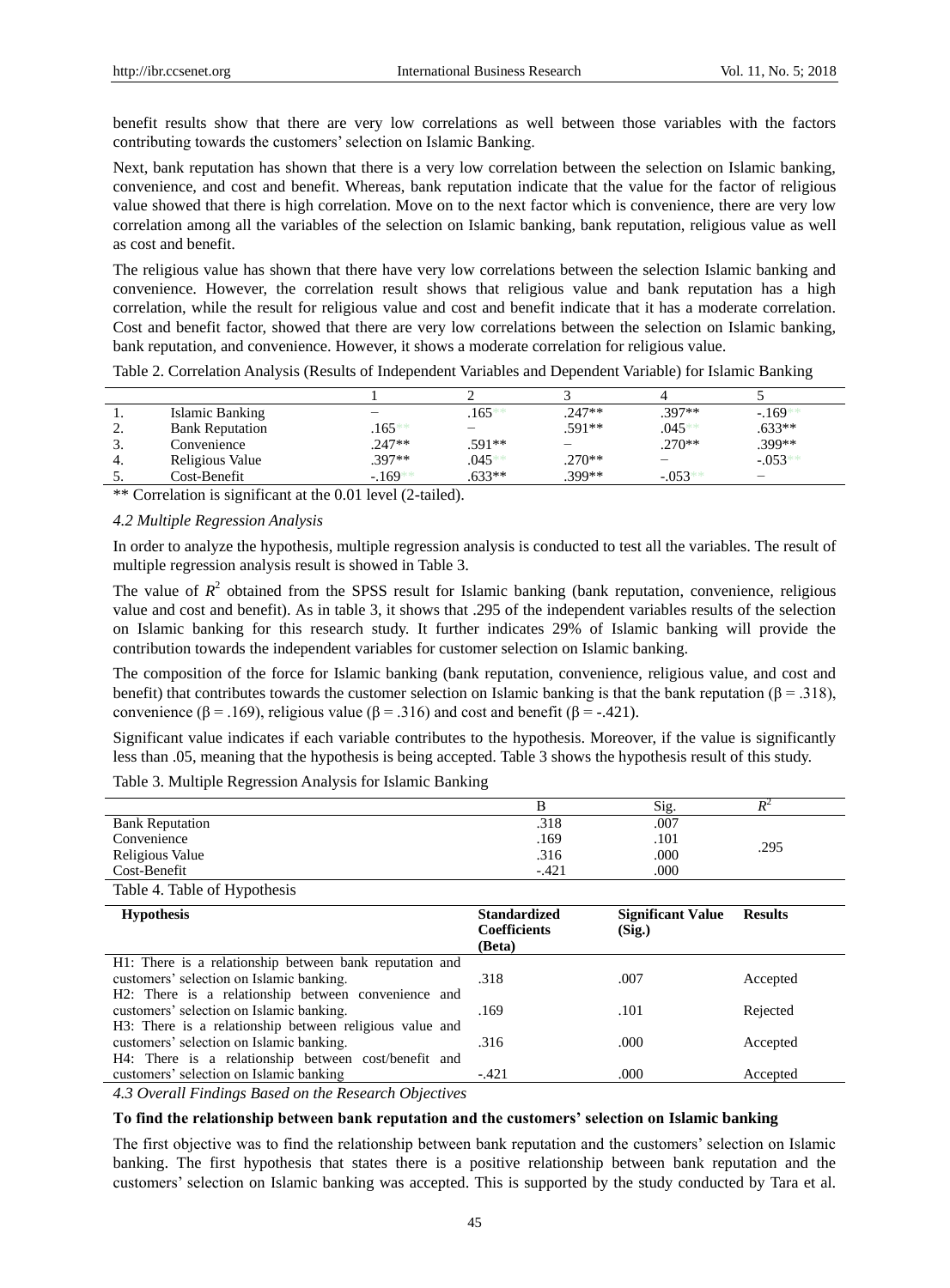(2014) who also hypothesized a positive relationship between bank reputation and the adoption of Islamic bank. Similarly, Nauman Bisharat (2014) also found that bank reputation has strong influence on customers' general behaviors towards Islamic banks in Pakistan. In addition, other than seeing the positive relationship between Islamic bank reputation and Islamic banking selection, Rehman (2012) further reported a significant relationship between Islamic bank reputation and its image, and the network of branches.

# **To find the relationship between convenience and the customers' selection on Islamic banking.**

Second objective emphasizes on the relationship between convenience and customers' selection on Islamic banking. This findings showed that there is no significant relationship between convenience and customers' selection on Islamic banking. As showed by Selamat and Kadir (2012), convenient location of banks had a minimal impact on non-Muslim and Muslim's bank selection decision. Similarly, in Singapore, Gerrard and Cunningham (1997) as well as Tan and Chua (1986) also found that location/convenience of banks is not the main influencing factors in selecting banks, in which Tan and Chua believed that Singapore is a relatively small country and most of the banks are conveniently located, which may also be similar to the case of Malaysia.

# **To find the relationship between religious value and the customers' selection on Islamic banking.**

Next objective is to find the relationship between religious value and the customers' selection on Islamic banking. The findings revealed a positive relationship between religious value and the customers' selection on Islamic banking. As stated by Tara et al. (2014), religion appeared to be one of the major factors influencing people's tendency to adopt Islamic banking. This was supported by the research carried out by Idris et al. (2011) and Reeves and Bednar (1996). Furthermore, Rehman (2012) found that the impact of age on people's tendency to choose Islamic banking, wherein more senior people tend to be more aware and relate with Islamic concerns.

# **To find the relationship between cost/benefit and the customers' selection on Islamic banking**

The next objective emphasizes on the relationship between cost/benefit and the customers' selection on Islamic banking. This relationship was supported by Doraisamy, Shanmugam, and Raman (2011) as well as Marimuthu et al. (2010) who found a significant positive relationship between customers' selection on Islamic banking and costs and benefits in Malaysia. Moreover, Metawa and Almossawi (1998) also revealed that the return rate of bank is one of the significant factor for customer to choose Islamic banks in Bahrain. Besides that, Rashid and Hassan (2009) also suggested that customers aged 31-40 years in Bangladesh tend to focus more on cost-benefit factor while selecting bank as compared to other age groups.

## **5. Conclusion**

This study suggested the importance for bank providers to understand customers' preference and view from the customers' perspective, in order to attract more customers (including Muslims and non-Muslims) to adopt Islamic banking product or services. This study has further proved that religion is not the only influential factor in selecting a bank, but there are also other factors such as bank reputation and cost benefit that would influence one's decision on bank selection. Bank providers can further use this results to think of ways/methods to target the right population and to stay competitive with conventional banks. With this, bank managers can develop and strategize the right approaches to attract more customers to adopt Islamic bank.

## **References**

- Abdul, R. A., & Masood, O. (2012). Why do customers patronize Islamic banks? A case study of Pakistan. *Qualitative Research in Financial Markets, 4*(2/3), 130-141. https://doi.org/10.1108/17554171211252475
- Abou-Youssef, M. M. H., Kortam, W., Abou-Aish, E., & El-Bassiouny, N. (2015). Effects of religiousity on consumer attitudes toward Islamic banking in Egypt. *International of Bank Marketing, 33*(6), 786-807. https://doi.org/10.1108/IJBM-02-2015-0024
- Akbar, C. S. (2015, August 30). Rising trend in non-performing loans and performance of Islamic banking. *The Financial Express.* Retrieved from http://www.thefinancialexpress-bd.com
- Al-Ajmi, J., Hussain, H. A., & Al-Saleh, N. (2009). Clients of conventional and Islamic banks in Bahrain: How they choose which bank to patronize. *International Journal of Social Economics, 36*(11), 1086-1112. https://doi.org/10.1108/03068290910992642
- Almejyesh, S. S., & Rajha, K. S. (2014). Behavioral determinants and their impact on customer savings deposits in Islamic banks in Saudi Arabia. *Journal of Islamic Banking and Finance*, *2*(1), 163-186.
- Almossawi, M. (2001). Bank selection criteria employed by college students in Bahrain: An empirical analysis. *International Journal of Bank Marketing, 19*(3), 115-125. https://doi.org/10.1108/02652320110388540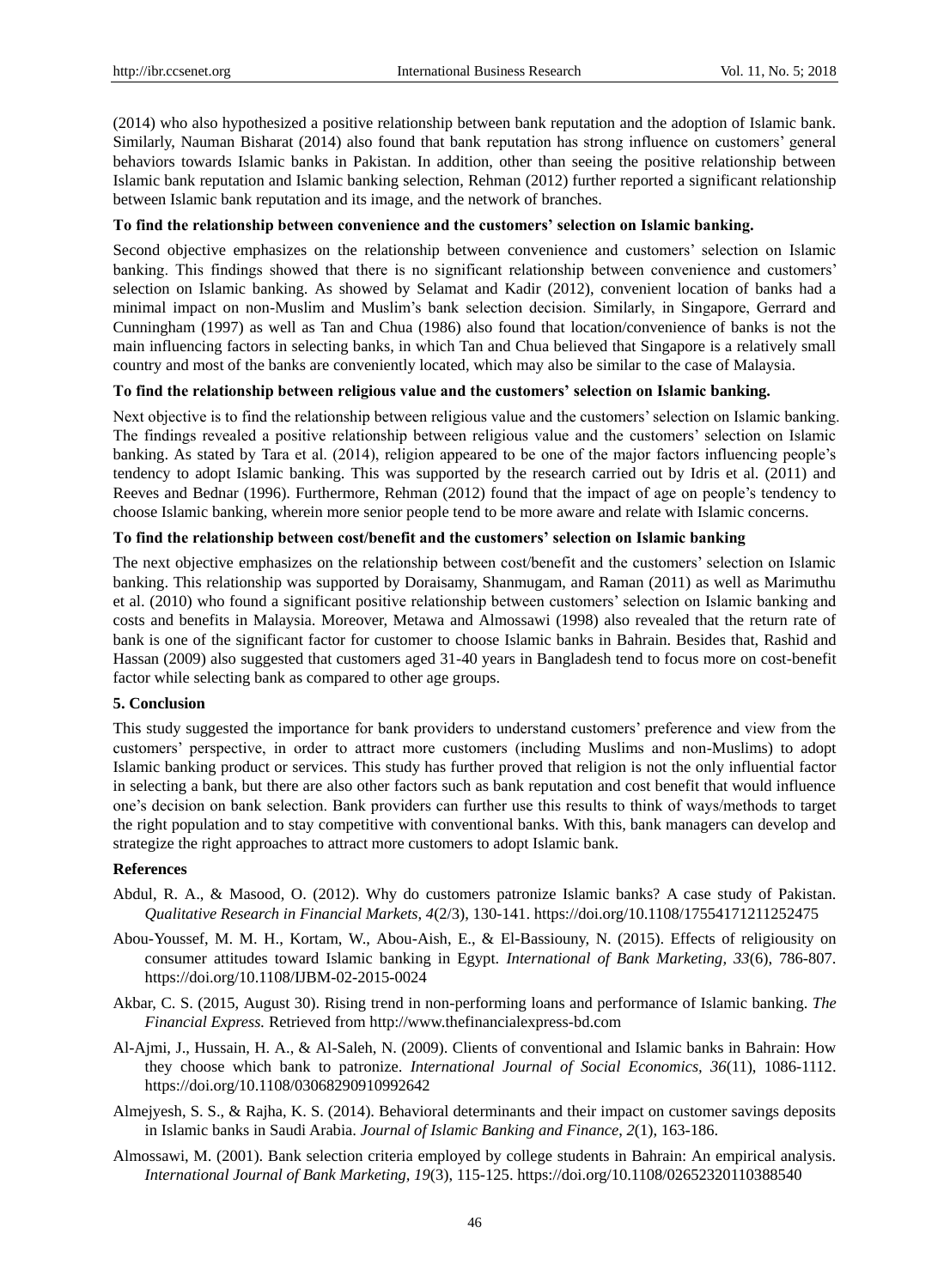- Amin, H. (2008). Choice criteria for Islamic home financing. *International Journal of Housing Markets and Analysis, 1*(3), 256-274. https://doi.org/10.1108/17538270810895105
- Amin, H. (2013). Some viewpoints of Islamic banking retail deposit products in Malaysia. *Journal of Internet Banking and Commerce, 18*(2), 1-13.
- Amin, H., Abdul Rahman, A. R., Sondoh Jr, S. L., & Ang, M. C. H. (2011). Determinants of customers' intention to use Islamic personal financing: The case of Malaysian Islamic banks. *Journal of Islamic Accounting and Business Research, 2*(1), 22-42. https://doi.org/10.1108/17590811111129490
- Amin, K. (2016). Determinants of attitude towards the acceptance of Islamic banking: A case of district Peshawar, Pakistan. *Journal of Managerial Sciences, 10*(1), 139-148.
- Asdullah, M. A., & Yazdifar, H. (2016). Evaluation of factors influencing youth towards Islamic banking in Pakistan. *ICTAT Journal on Management Studies, 2*(1), 217-223. https://doi.org/10.21917/ijms.2016.0030
- Bank Negara Malaysia. (2015). *List of licensed banking institutions in Malaysia: Islamic banks.* Retrieved from http://www.bnm.gov.my/index.php?ch=li&cat=islamic&type=IB&fund=0&cu=0
- Bley, J., & Kuehn, K. (2004). Conventional versus Islamic finance: student knowledge and perception in the United Arab Emirates. *International Journal of Islamic Financial Services, 5*(4), 17-30.
- Bushman, R. M., & Wittenberg-Moerman, R. (2012). The role of bank reputation in "certifying" future performance implications of borrowers' accounting numbers. *Journal of Accounting Research, 50*(4), 883-930. https://doi.org/10.1111/j.1475-679X.2012.00455.x
- Dinç, I. S. (2000). Bank reputation, bank commitment, and the effects of competition in credit markets. *The Review of Financial Studies, 13*(3), 781-812. https://doi.org/10.1093/rfs/13.3.781
- Doraisamy, B., Shanmugam, A., & Raman, R. (2011). A study on consumers' preferences of Islamic banking products and services in Sungai Petani. *Academic Research International, 1*(3), 290-302. Retrieved from journaldatabase.info/download/pdf/study\_on\_consumers\_perferences\_islamic
- Dusuki, A. W., & Abdullah, N. I. (2007). Why do Malaysian customers patronize Islamic banks? *International Journal of Bank Marketing, 25*(3), 142-160. https://doi.org/10.1108/02652320710739850
- Echchabi, A., & Olaniyi, O. N. (2012). Malaysian consumers' preferences for Islamic banking attributes. *International Journal of Social Economics, 39*(11), 859-874. https://doi.org/10.1108/03068291211263907
- Ergec, E. H., Kaytanci, B. G., & Toprak, M. (2016). Reconciliation or polarization in Islamic bank preference? Socio-political, socio-economic and demographic aspects. *International Journal of Islamic and Middle Eastern Finance and Management, 9*(1), 67-86. https://doi.org/10.1108/IMEFM-07-2013-0082
- Erol, C., & El-Bdour, R. (1989). Attitudes, behaviour and patronage factors of bank customers towards Islamic banks. *International Journal of Bank Marketing*, *7*(6), 31-37. https://doi.org/10.1108/02652328910132060
- Gerrard, P., & Cunningham, J. B. (1997). Islamic banking: A study in Singapore. *International Journal of Bank Marketing*, *15*(6), 204-216. https://doi.org/10.1108/02652329710184433
- Hannah, F. (2015, May 3). Sharia-compliant savings and bank accounts rocket in popularity across Britain. *Independent.* Retrieved from http://www.independent.co.uk
- Haron, S., Ahmad, N., & Planisek, S. (1994). Bank patronage factors of Muslim and non-Muslim customers. *International Journal of Bank Marketing, 12*(1), 32-40. https://doi.org/10.1108/02652329410049599
- Idris, A. R., Muhammad, N. K. N., Januri, S. S., Abu Hassan Asari, F. F., Muhammad, N., Ms Sabri, S., & Jusoff, K. (2011). Religious values as the main influencing factor to customers patronizing Islamic bank. *World Applied Sciences Journal, 12*(Special Issue on Bolstering Economic Sustainability), 8-13. Retrieved from http://www.idosi.org/wasj/wasj12(BES)11/2.pdf
- Imtiaz, N., Murtaza, A., Abaas, M. A., & Hayat, K. (2013). Factors affecting the individual's behavior towards Islamic banking in Pakistan: An empirical study. *Educational Research International, 1*(2), 106-111. Retrieved from http://www.erint.savap.org.pk/PDF/Vol.1(2)/ERInt.2013(1.2-11).pdf
- Kaura, V. (2013). Service convenience, customer satisfaction, and customer loyalty: Study of Indian commercial banks. *Journal of Global Marketing*, *26*(1), 18-27. https://doi.org/10.1080/08911762.2013.779405
- Khaitbaeva, S., Al-Subaiey, A. A., & Eyinda, C. I. (2014, October 10-12). An empirical analysis of attributes influencing bank selection choices by customers in the UAE: The Dubai context. *Proceedings of the First Middle East Conference on Global Business, Economics, Finance and Banking (pp. 1-16). Retrieved from*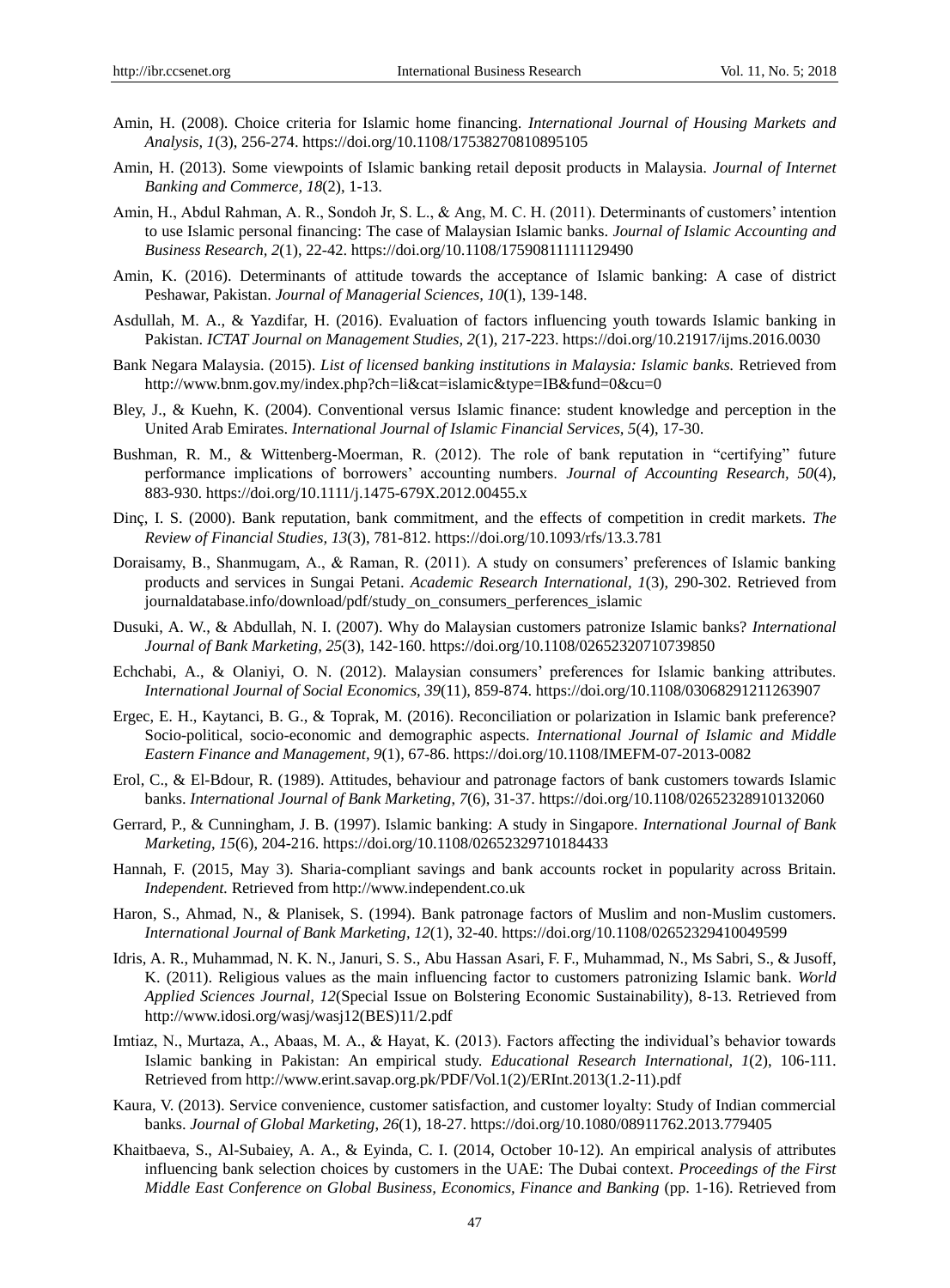http://globalbizresearch.org/Dubai\_Conference/pdf/pdf/D4115.pdf

- Kirkpatrick, L. (2005). *Attachment, evolution, and the psychology of religion*. New York: The Guilford Press.
- Lee, J., & Marlowe, J. (2003). How consumers choose a financial institution: Decision-making criteria and heuristics. *International Journal of Bank Marketing, 21*(2), 53-71. https://doi.org/10.1108/02652320310461447
- Mair, M., & Khan, M. (2015, February 26). Britain to lead the world in Islamic finance. *The Telegraph*. Retrieved from http://www.telegraph.co.uk
- Marimuthu, M., Chan, W. J., Lim, P. G., Low, P. M., & Tan, Y. P. (2010). Islamic banking: Selection criteria and implications. *Global Journal of Human Social Science, 10*(4), 52-62. Retrieved from https://globaljournals.org/GJHSS\_Volume10/7-Islamic-Banking-Selection-Criteria-and-Implications.pdf
- Md. Saleh, M. S., Mohamad, R. M. R., & Nani, N. K. (2013). Bank selection criterion in a customers' perspective. *Journal of Business and Management, 7*(6), 15-20.
- Metawa, S. A., & Almossawi, M. (1998). Banking behaviour of Islamic bank customers: Perspectives and implications. *International Journal of Bank Marketing, 16*(7), 299-313. https://doi.org/10.1108/02652329810246028
- Muhamad, S. F., Anuar, N. A., Kamarudin, M. K., Abd Aziz, N. A., Md Pazil, A. H., & Muhammad, M. Z. (2015). Banking selection criteria: A study among Muslims in Kelantan. *Intercontinental Journal of Marketing Research Review, 3*(12), 93-106.
- Nauman, B. R. M. (2014). Patronage factors in Islamic banks in Pakistan. *IOSR Journal of Business and Management, 16*(6). 108-114. Retrieved from http://iosrjournals.org/iosr-jbm/papers/Vol16-issue6/Version-2/H01662108114.pdf
- Nkamnebe, A. D., Ukenna, S., Anionwu, C., & Chibuike, V. (2014). Determinants of bank selection by university undergrads in south east Nigeria: Empirical evidence. *African Journal of Economic and Management Studies, 5*(3), 369-382. https://doi.org/10.1108/AJEMS-08-2011-0054
- Ramadan, Z. S. (2013). Jordanian criteria for Islamic banks selection: Evidence from the Jordanian banking sector. *International Journal of Academic Research in Accounting, Finance and Management Science, 3*(3), 139-145. https://doi.org/10.6007/IJARAFMS/v3-i3/81
- Rashid, M., & Hassan M. K. (2009). Customer demographics affecting bank selection criteria, preference, and market segmentation: Study on domestic Islamic banks in Bangladesh. *International journal of Business and Management, 4*(6), 131-146. https://doi.org/10.5539/ijbm.v4n6p131
- Reeves, C. A., & Bednar, D. A. (1996). Keys to market success A response and another view. *Journal of Retail Banking Services, 18*(4), 33-40.
- Rehman, H. U., & Ahmed, S. (2008). An empirical analysis of the determinants of bank selection in Pakistan: A customer view. *Pakistan Economic and Social Review, 46*(2), 147-160.
- Rehman, M. U. (2012). Customer's tendency towards the selection of Islamic banking system in Pakistan. *African Journal of Business Management. 6(5),* 2064-2070. Retrieved from https://www.researchgate.net/publication/266874465\_Customer's\_tendency\_towards\_the\_selection\_of\_Isla mic\_banking\_system\_in\_Pakistan
- Reuters. (2014, July 2). Islamic banks rebrand to attract foreign, non-Muslim customers. *Voice of America.*  Retrieved from http://www.voanews.com
- Rustam, S., Bibi, S., Zaman, K., Rustam, A., & Zahid-ul-Haq (2011). Perception of corporate customers towards Islamic banking products and services in Pakistan. *The Romanian Economic Journal, 41,* 107-123. Retrieved from http://www.rejournal.eu/sites/rejournal.versatech.ro/files/articole/2011-09-01/2072/je41rustametal.pdf
- Sayani, H. (2015). Customer satisfaction and loyalty in the United Arab Emirates banking industry. *International Journal of Bank Marketing, 33*(3), 351-375. https://doi.org/10.1108/IJBM-12-2013-0148
- Sayani, H., & Miniaoui, H. (2013). Determinants of bank selection in the United Arab Emirates. *International Journal of Bank Marketing*, *31*(3), 206-228. https://doi.org/10.1108/02652321311315302
- Selamat, Z., & Kadir, H. A. (2012). Attitude and patronage factor of bank customers in Malaysia: Muslims and non-Muslims views. *Journal of Islamic Economics, Banking and Finance, 8*(4), 88-98.
- Siddique, M. N. (2012). Bank selection influencing factors: A study on customer preferences with reference to